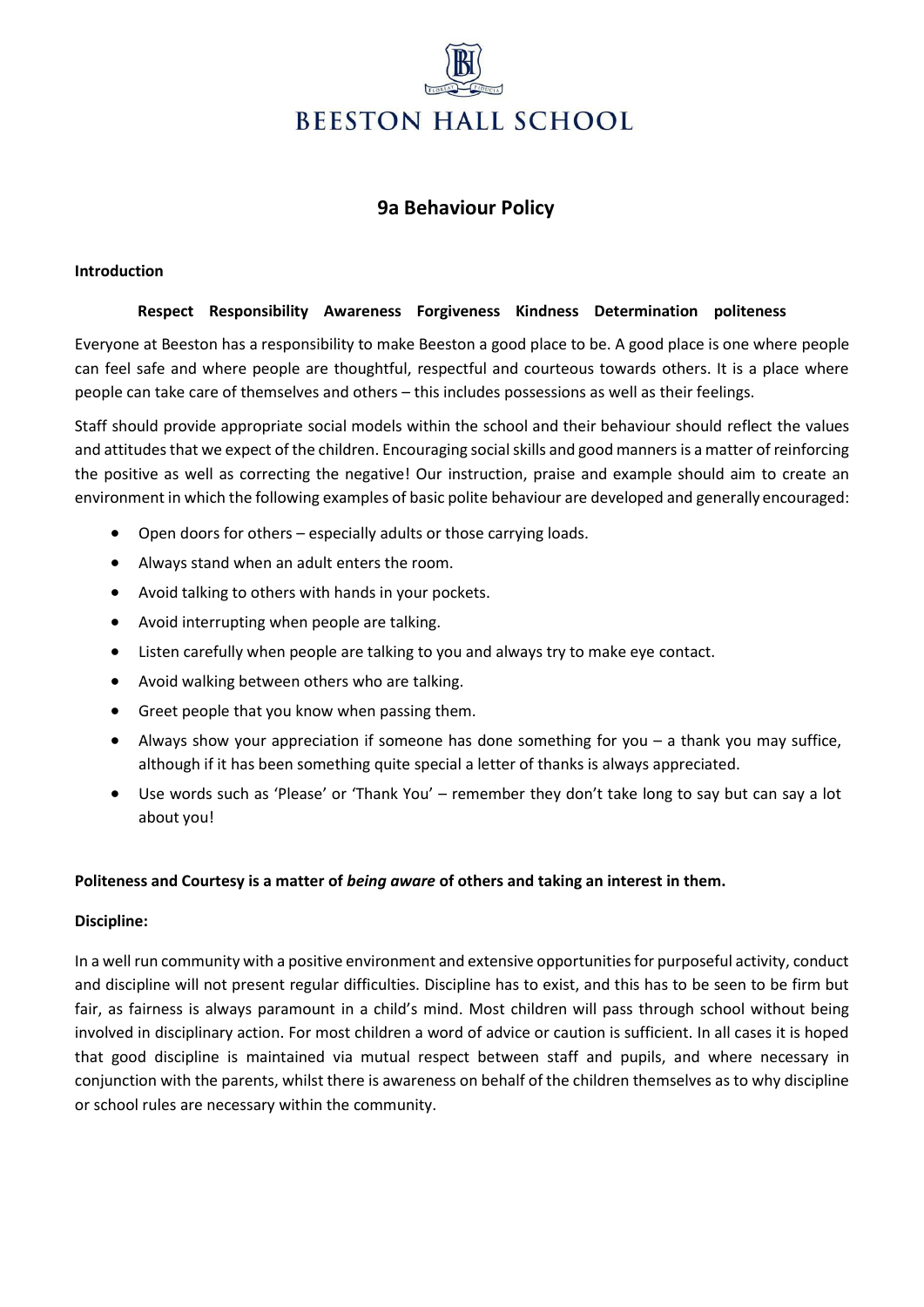### **School Rules:**

All school rules are based on the following premises:

### *"Common sense prevails at all times."*

### *"Treat other people as you would like to be treated yourself."*

School rules as such do not exist; heavy emphasis being always put on the application of common sense. There are, however, several 'by-laws' to help in the running of the school.

- 1. Swapping and lending of personal belongings is discouraged and only ever allowed with specific permission from a member of staff. The buying and selling of belongings is forbidden.
- 2. Children should not have money at school. Year 8 children may obtain cash from the boarding staff on Sundays to spend in the local village. Day pupils are not allowed to bring cash in.
- 3. There should be no home tuck brought into school.
- 4. The following places are out of bounds unless a member of staff is present to supervise: swimming pool enclosure, the rifle range, fire escapes and offices. In addition, hazardous areas and activities are censured i.e. climbing trees, playing around cars, entering workshops or science labs unattended. In all cases children are made aware of why such areas are out of bounds or censured.
- 5. Loss of personal property and damage to any property should always be reported to staff. It is recommended that all valuable articles be engraved.

### **Reward System**

### **Merits**

We operate a reward system of merits, for both academic and citizenship.

**Academic Merits** are awarded for excellence of work or effort in the classroom and in free time. It is particularly good to reward independent work.

**Citizenship Merits** are awarded for any act that is deemed to add something to our community. It may be an act of kindness, politeness or helpfulness. There are no hard or fast rules; it is in the judgement of the member of staff as to whether one is deserved.

**Super Merits** are awarded for pieces of work which exceed normal merit status. A certificate is given to the child who in turn takes the certificate to the Headmaster along with the piece of work.

The Form Tutor will also email the child's parents letting them know of their child's achievement.

# **Boarding House Merits**

To help promote positive behaviour in the boarding house, there is also a merit system. These merits are given out by the boarding team in recognition of good citizenship.

### **Displayed work**

Children always enjoying seeing work they are proud of or have completed themselves or in a group.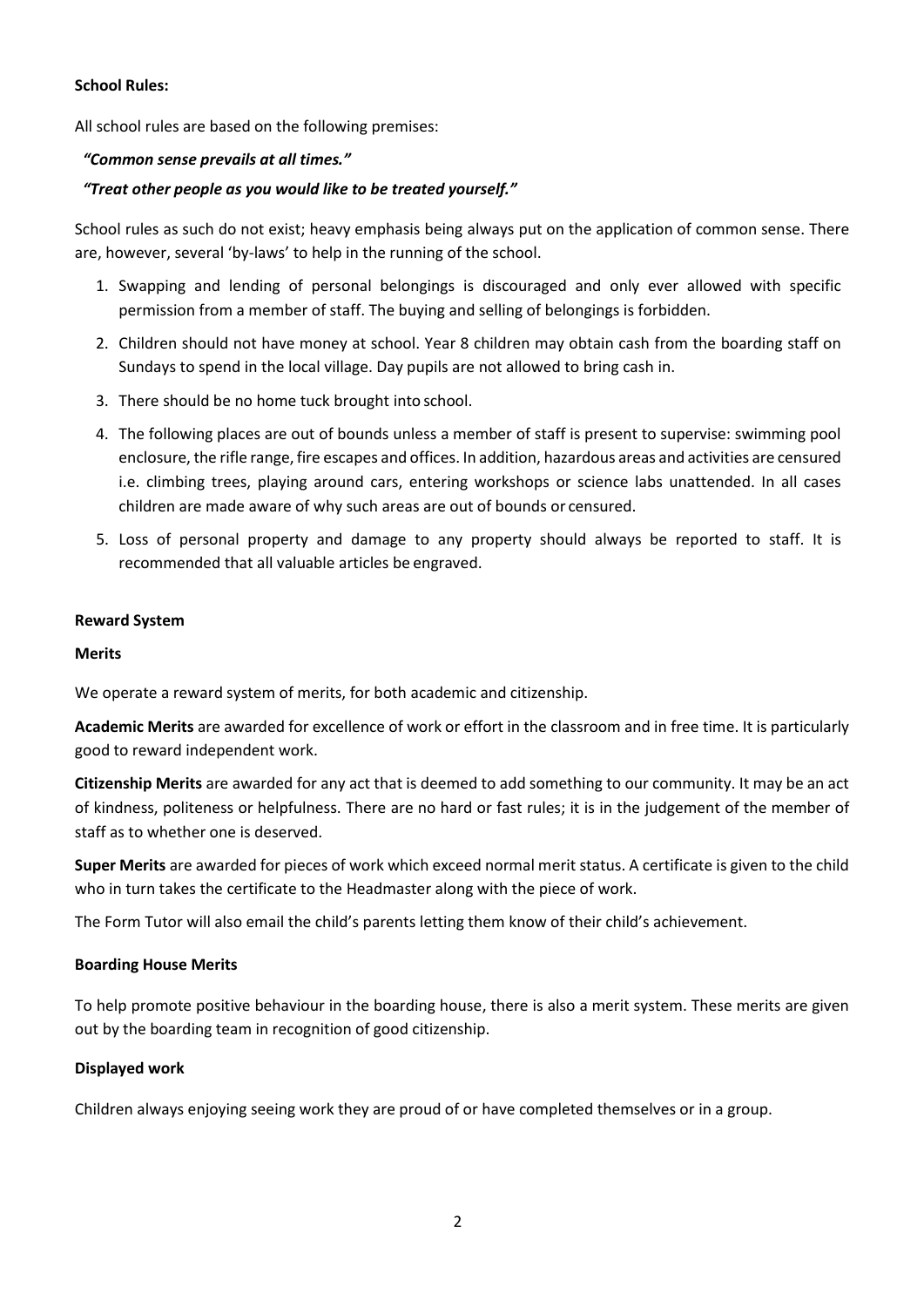### **Promotion of Scholarships**

Children awarded scholarships are congratulated by the Headmaster in front of the rest of school in Assembly; their names are put on our scholarship boards in the Dining Room; all scholarships are listed on the website and regular newsletters inform parents of any scholarships awarded.

### **Support Book - Promotion of positive behaviour**

If there is a child who is regularly in trouble for low level disruption, for example, the support book helps to emphasise the areas where the child is performing well. The teachers only write down positive comments and the Form Tutor/Housemaster can then see the positive comments and praise the child.

### **Promotion to roles of responsibility:**

- Prefect
- House roles
- Form responsibilities

### **Sanction System**

### **Strikes**

**Strikes are our first level of sanction at Beeston Hall and can be awarded by any member of the school staff if a pupil displays an action that is not in keeping with the aims that we as a School community have for each child. Walking through a door before an adult, being untidily dressed, displaying poor manners in the dining room are all examples of where a pupil may gain a 'strike'. When a pupil gains 3 strikes, he or she is automatically awarded a 20 minute reflection period as this equates to a demerit.** 

### **De-merits**

De-merits are also given for Academic or Citizenship matters. Citizenship De-merits are to be given for poor behaviour in and out of class. *Academic De-merits should just be for poor standards of work, not poor behaviour in class.*

The De-merit process:

### For Years 6, 7 & 8:

- The member of staff awarding the de-merit informs the pupil they have a de-merit and explains why.
- The member of staff should then enter that de-merit with an explanation on to the school management system. Once entered on the system an automated notification is sent to the following people; the pupils Mentor, the Deputy Head Pastoral and the Headmaster.
- The Mentor will then catch up with their mentee to find out what went wrong and what said pupil may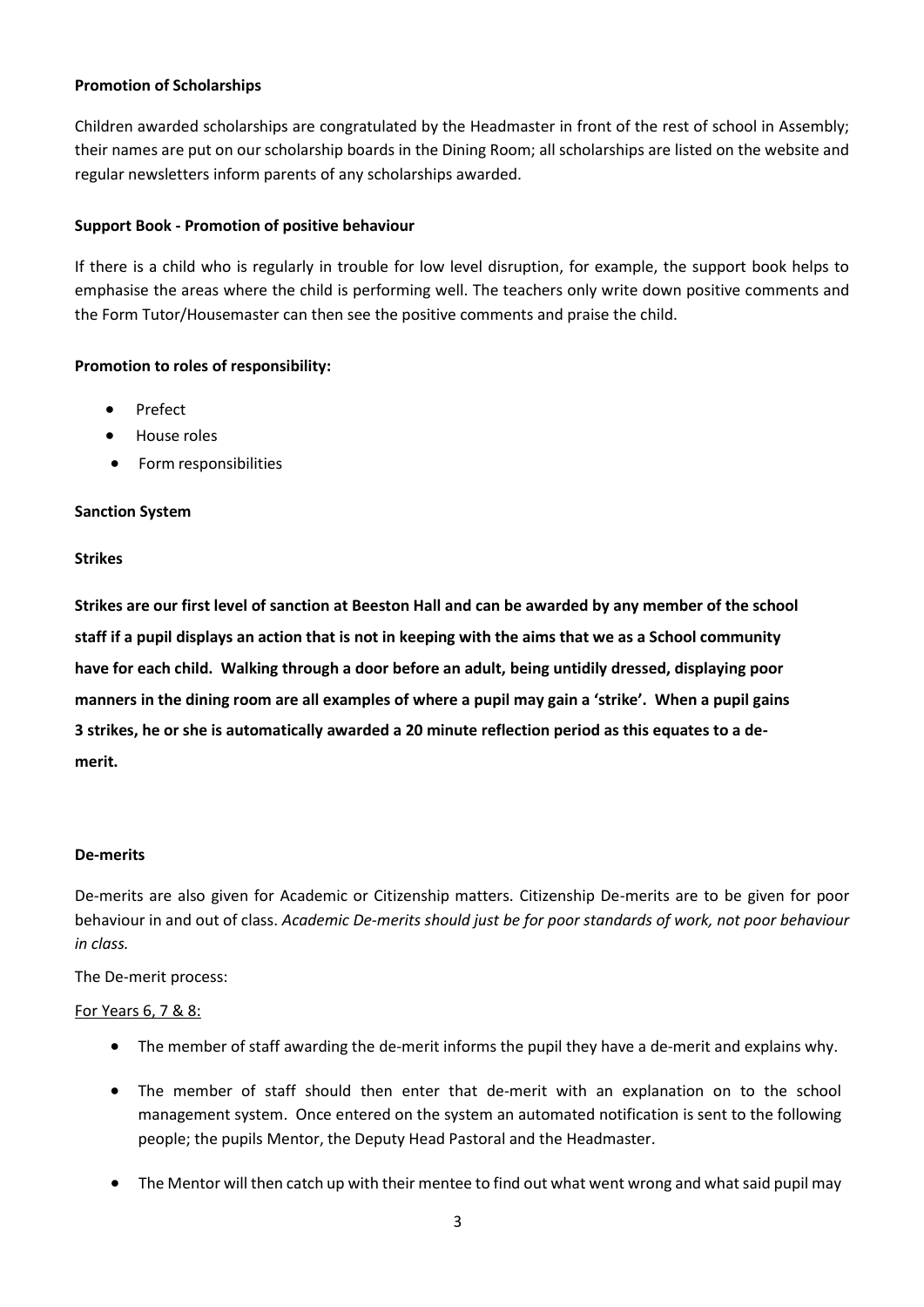do differently next time. The Deputy Head Pastoral may also catch the pupil to discuss the situation.

• All de-merits gained are listed on a half-termly assessment card sent to parents at half-term and in a mentor report at the end of term.

# Year 3 to Year 5:

- The member of staff awarding the de-merit informs the pupil they have a de-merit and explains why.
- The member of staff should then enter that de-merit with an explanation on to the school management system. Once entered on the system an automated notification is sent to the following people; the pupils class teacher/form tutor, the Deputy Head Pastoral and the Headmaster.
- The tutor will then catch up with said pupil to find out what went wrong and what said pupil may do differently next time. The Deputy Head Pastoral may also catch the pupil to discuss the situation.
- All de-merits gained are listed on a half-termly assessment card sent to parents at half-term and in a mentor report at the end of term.
- The form teacher may decide to speak informally with the child's parent/guardian if there seems to be a bigger issue involved or if there is any change in said child's behaviour.

### **Community service**

This is the chance for a child to step up to their responsibilities and spend some free time making the school a better place. The member of staff giving the sanction must make sure that the child is fully aware of:

- What they have done wrong
- Why it is wrong
- What the Sanction is
- How long the Sanction lasts
- How the Sanction will end

The teacher awarding community service will record the Sanction on the school management system under student profiling along with a new note titled Community Service.

# **Removal of computer privileges**

This is done on a case-by-case basis and the member of staff responsible for monitoring the schools network alerts the Deputy Head (Pastoral) and Deputy Head (Academic) that Impero (school monitoring programme) has picked up an infringement. The school system is also monitored regularly by both Deputy Head's however, responsibility lies with the Head of Computing. The Deputy Head (Pastoral) goes through the Acceptable Use Agreement to ensure that the child knows where they have gone wrong so that they can learn from their mistake. Depending on the severity of the infringement the sanction could simply be a 'strike', it could be a de-merit or it may require further investigation and may result in the removal of computer privileges for a set period of time.

If there has been a serious abuse of the system and of the acceptable use guidelines more serious consequences may be required to help the pupil learn from their mistakes.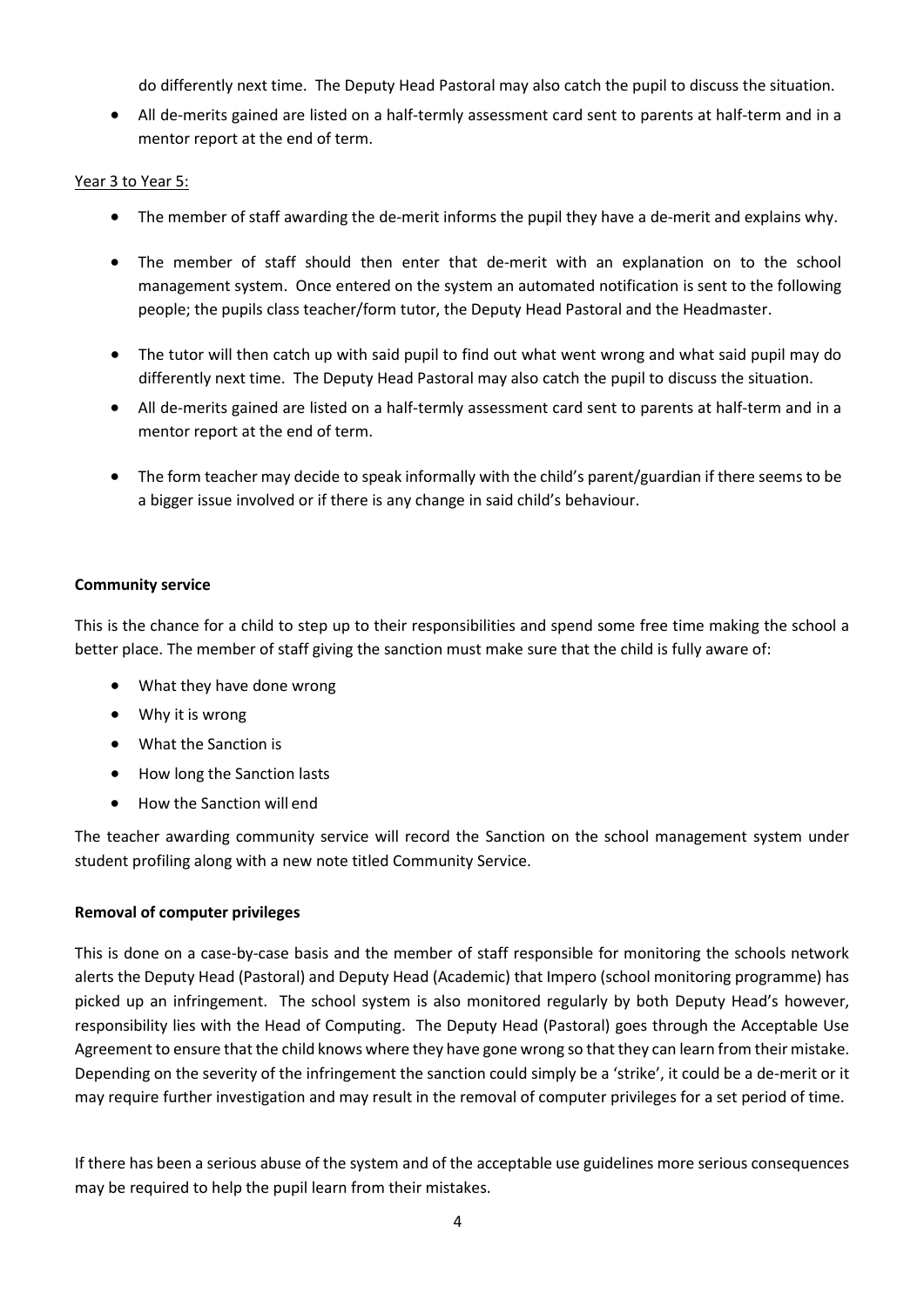# **Detention**

When a child has received three de-merits they will sit a detention. A child may also be given a straight detention.

- The detention is in the Deputy Head's office on a Saturday evening between 4.45pm and 5.45pm with one of the Deputy Head's.
- The Deputy Head will set work which will help the child learn from the issue, or if the detention is subject based then the pupil may be doing a particular piece of work for that subject.
- Detentions lasts 60 minutes and when this is completed the pupils 'slate' is wiped clean.

The Mentor or Form Tutor (younger years) contacts parents/guardians to let them know that the child has received 3 de-merits or a straight detention and briefly outline what the school will do to help the child. The Mentor or Form Tutor, following discussion with the Deputy Head (*Pastoral or Academic, depending on the concern)* may also put a child on a support book if required. This will be done on a case-by-case basis and is aimed at helping a pupil with a specific area of schooling or at several specific areas that need developing.

### **Support Book**

The Support book has targets set out at the front and each member of staff signs and comments on the effort, with regard to the targets, that the child has given in lessons. The Mentor or Form Tutor is then able to discuss strategies for improvement and show any patterns of negative behaviour to the child. The time span for such a book is no more than two weeks.

### **Suspension & Expulsion**

In extreme cases it may be necessary to take measures which may result in a pupil being suspended or excluded. We believe that when an allegation of severe infringement of the school rules exists against a pupil, it may be in the pupil's interest to stay away from school while the matter is being investigated. The Headmaster will always be involved in the process of suspension or expulsion.

- For offences such as consumption of alcohol, smoking, stealing and severe bullying, suspension from school will be the usual sanction and a pupil may be permanently excluded in extremely serious cases.
- Persistent infringement of school rules and norms of behaviour may result, after warnings and suspension, in permanent exclusion.
- The Governors may exclude a pupil from school if the fees remain unpaid after due warning being sent to parents. If a child has been excluded from school, he or she may be allowed to return to sit an external examination for which he or she has already been entered.

### **Pre-Prep rewards and sanctions**

### **Aims:**

In our Pre-Prep we believe that Children need to develop socially, academically, and personally. We feel that children develop positive behaviours when they experience;

- clear and high expectations
- good role models in both children and adults
- clear and consistent boundaries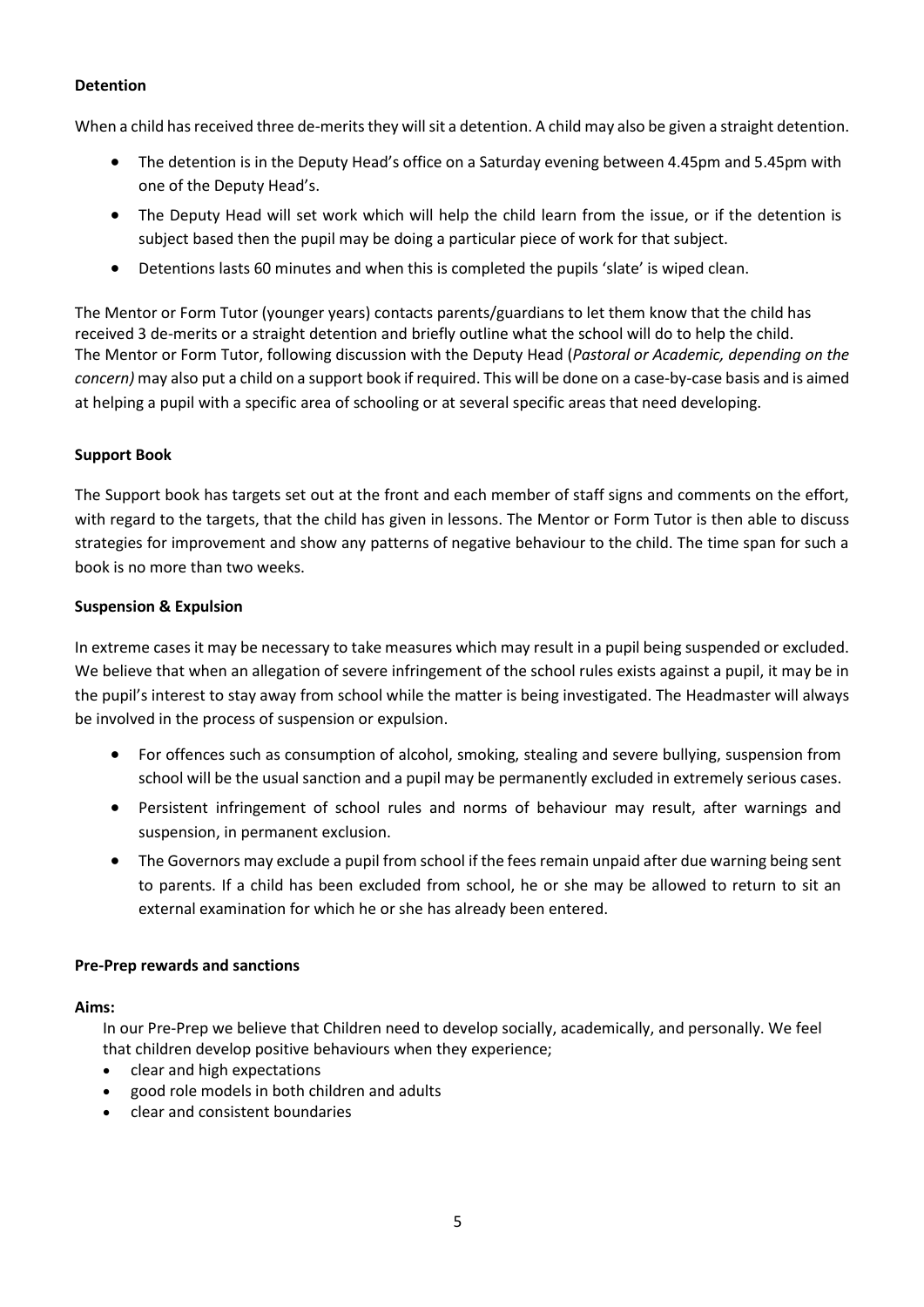For the behaviour of our children to be consistently outstanding we aim to ensure that;

- Childrens' positive attitudes to learning are encouraged
- Parents, staff and children are positive about behaviour and safety

• Pupils' behaviour outside of the classroom when travelling around the school or at break times is almost always impeccable.

• Pupils' pride in the school is shown by their excellent conduct, manners and punctuality when meeting visitors or on school trips and visits

• Pupils are aware of different forms of bullying and actively try to prevent it from occurring. Bullying in all its forms is rare and dealt with highly effectively

• Skilled behaviour management that consistently follows our behaviour policy and procedures by all staff who teach our Pre-Prep children to make a strong contribution to exceptional behaviour for learning

• All groups of pupils feel safe at school at all times. They understand very clearly what constitutes unsafe situations and are highly aware of how to keep themselves and others safe.

*A key part of our pastoral offering at Beeston Hall School, is the RULER system for emotional intelligence. RULER is an 'evidence-based approach for integrating social and emotional learning into school'\* as developed by the Yale Center for Emotional Intelligence. RULER teaches the necessary skills to recognise, understand, label, express and regulate emotion in an effort to grow emotional intelligence. The children within the Pre-Prep, and across the school, partake in a progression of key activities throughout the year. In September, they begin with the development of a 'Class Charter', outlining the feelings the children wish to experience within their class, including an actionable step to ensure they are able to feel as such each day. We then introduce the 'Mood Meter', a simple four-quadrant chart which allows the children to plot their current emotion based on the levels of pleasantness and energy behind their emotion. The simple act of placing oneself on the 'Mood Meter' has been proven to aid children in being reflective about their current emotion and to notice how it might impact their behaviour. Later in the year we introduce the 'Meta-Moment' for responding to triggers by imagining one's 'best self' and finally we teach the children how to develop their own 'Blueprint' for reflecting upon and resolving conflict. With time and supported practice, each of these 'anchors' of RULER begin to be utilized by the children on a daily basis and developed upon during PSHEE sessions.*

*[\\*http://ei.yale.edu/ruler/ruler-overview/](http://ei.yale.edu/ruler/ruler-overview/)*

# **In the Pre-Prep, we establish a consistent approach to behaviour management through:**

- established, agreed and understood class charters developed through RULER curriculum at the start of the year
- established rewards
- established sanctions
- children's understanding that they are responsible for their own behaviour

# **We will encourage positive behaviour through whole school strategies:**

- Weekly RULER sessions
- Celebration assemblies where individual children celebrate their successes and receive Super Merits
- Sharing of excellent behaviour with parents via Tapestry
- School house system achieveing academic and citizenship merits
- Weekly PSHEE assembly covering topics such as; bullying, friendship, internet safety
- Positive reinforcement of good behaviour
- Working closely with parents.

• Class teachers will share any concerns with parents to encourage consistency of approach, agreed understanding and support for the child. Systems for regular communication may be put in place, which will also involve the child.

• In case of dispute between pupils all pupils involved will be supported and encouraged to find solutions using the blue print strategy.

• Teachers will encourage use of RULER strategies for self-regulation such as the mood meter and metamoment.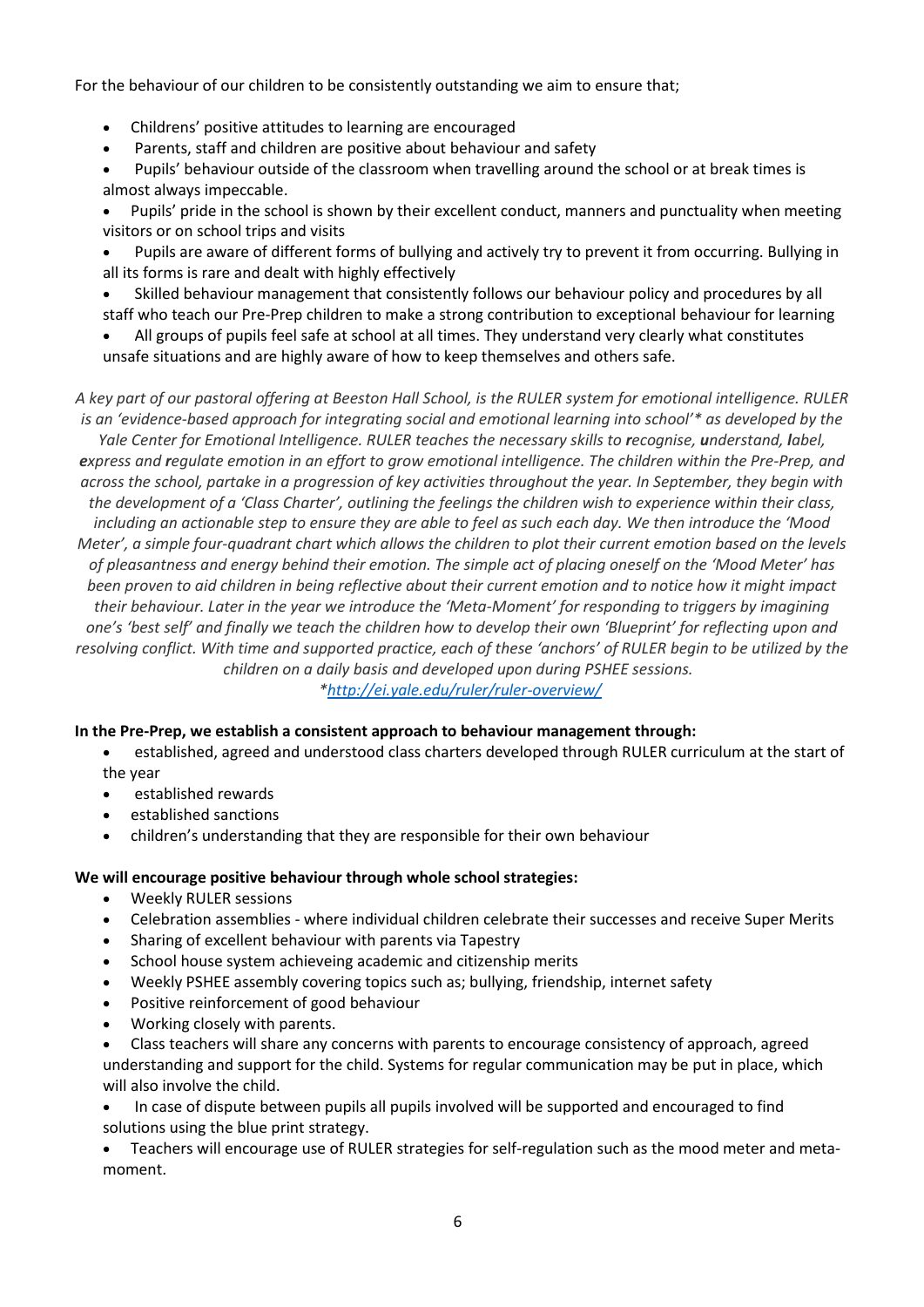• Children may get to meet with Deputy Head or Head Master to discuss their excellent attitude to learning and receive a special Super Merit from them.

• In the Pre-Prep we also have a 'special person' for each class every week who gets allocated special privileges such as sitting on a special cushion on the carpet, being at the front of the line, collecting the snack and selecting the story at the end of the day. This promotes each child's self-esteem. They receive compliments from their peers at the end of the week which will include a compliment from the staff about their behaviour and attitude to learning.

Class, group and individual strategies (based on the needs of the children in each class)

- verbal praise
- annotated stickers referring to specific achievement
- head teacher/head of department stickers
- allocation of responsible tasks, such as collecting the snack
- 'marbles' in the jar: this is a class reward. Once the jar is full the class have a chosen treat.
- Behaviour Support Plans
- Individual sticker charts
- Time out to complete meta-moment and return when able to 'conform'.

### **Sanctions**

Stage 1: General disturbance: look - proximity, periphery praise

Stage 2: Polite reminder: 'listen, thank you', reinforce: give choice

Stage 3: Move child to an alternative part of the classroom, near an adult to support them to make positive behaviour choices. Teacher may identify where the child is on the class mood meter and remind them of class charter

Stage 4: Move a child to a thinking corner in their own classroom (Reflection time using RULER resources to identify where they are on the mood meter and complete a meta-moment if necessary with adult. This may or may not require adult support based on the needs of the child)

Stage 5: Move a child to a neighbouring classroom – thinking corner (Reflection time as above) Behaviour recorded on ISAMS. Parent informed by class teacher by phone/email or at pick up depending on the severity of the disruption.

Stage 6: Sent to Head of Pre-Prep or Deputy Head Master. Parents telephoned.

# **Consequences**

In line with our whole school RULER approach we will ensure that there are suitable learning consequences if a child reaches Stage 4 or earlier if deemed necessary by staff. These will be based upon restorative principles and 'learning' consequences.

As a guide teachers may use some of these learning consequences based on the RULER mood meter Image to be edited: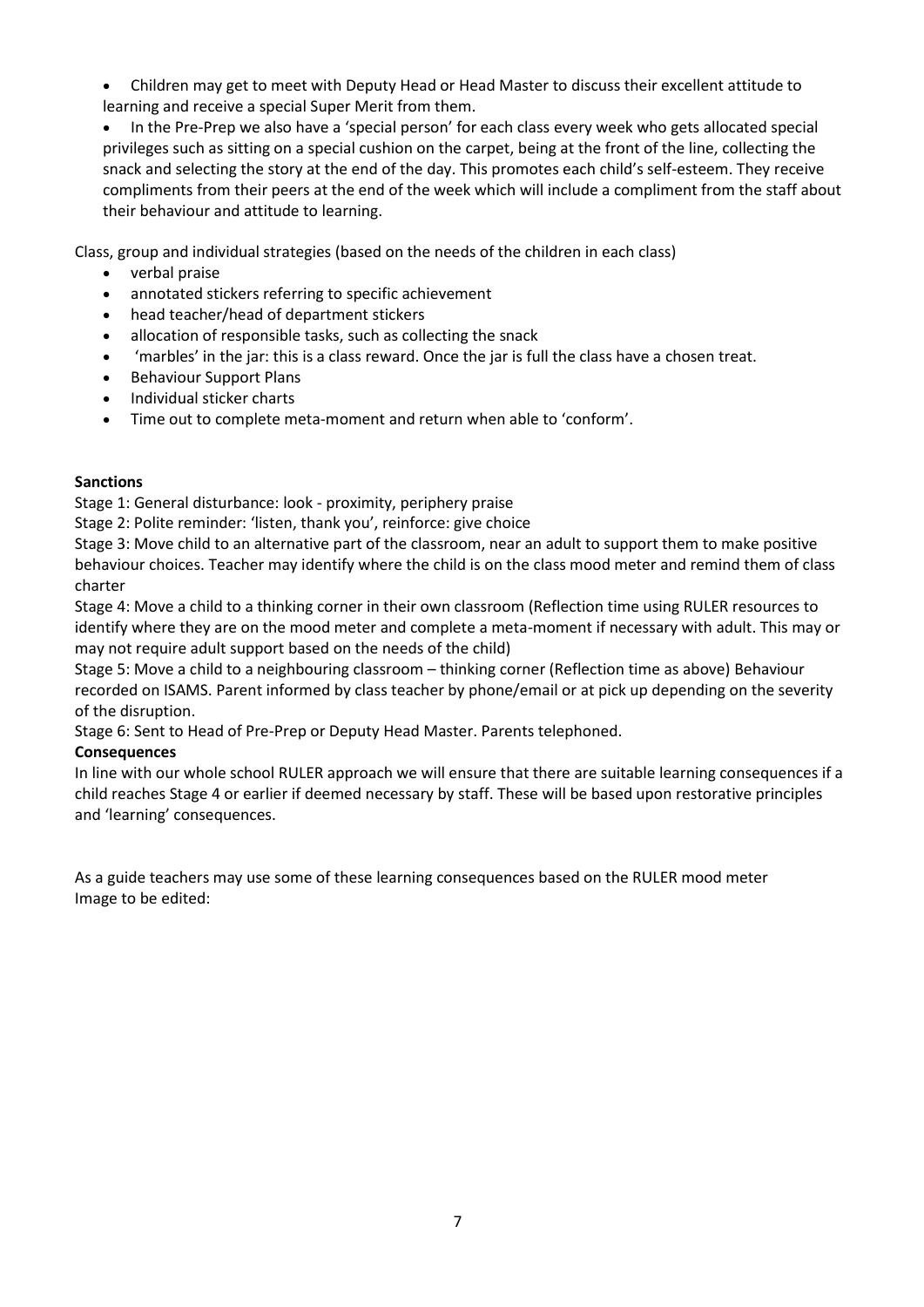

Pre-Prep behaviour management strategies Class, group and individual strategies

- 'Class agreements' established at the beginning of academic year decided by class and signed by each child and adult
- 'Give me 5' learning behaviours established and revisited regularly.
- verbal praise
- merits/super merits
- allocation of responsible tasks
- Individual star charts (after discussion with parents and child)
- Time out to regroup thoughts and return when able to 'conform'.
- Verbal disapproval/disappointment expressed in a calm manner, reinforced through the expectations of a 'Beeston child'. The behaviour is discussed. The child is not labelled.
- Discussions with all children concerned, facilitated by an adult, to find solutions through negotiation and compromise.

### **Reasonable adjustments for SEND**

Our duties under the Equality Act 2010, including issues related to pupils with special educated needs/disabilities mean that every member of staff is aware of the children with SEND and the methods that can be adopted to let the child achieve and go beyond their potential. Reasonable adjustments are made in order to make sure the rewards and sanctions process is accessible to any child with SEND. These are in conjunction with the Deputy Head *(Pastoral)* and the Head of Learning Support and are on a case-by-case basis.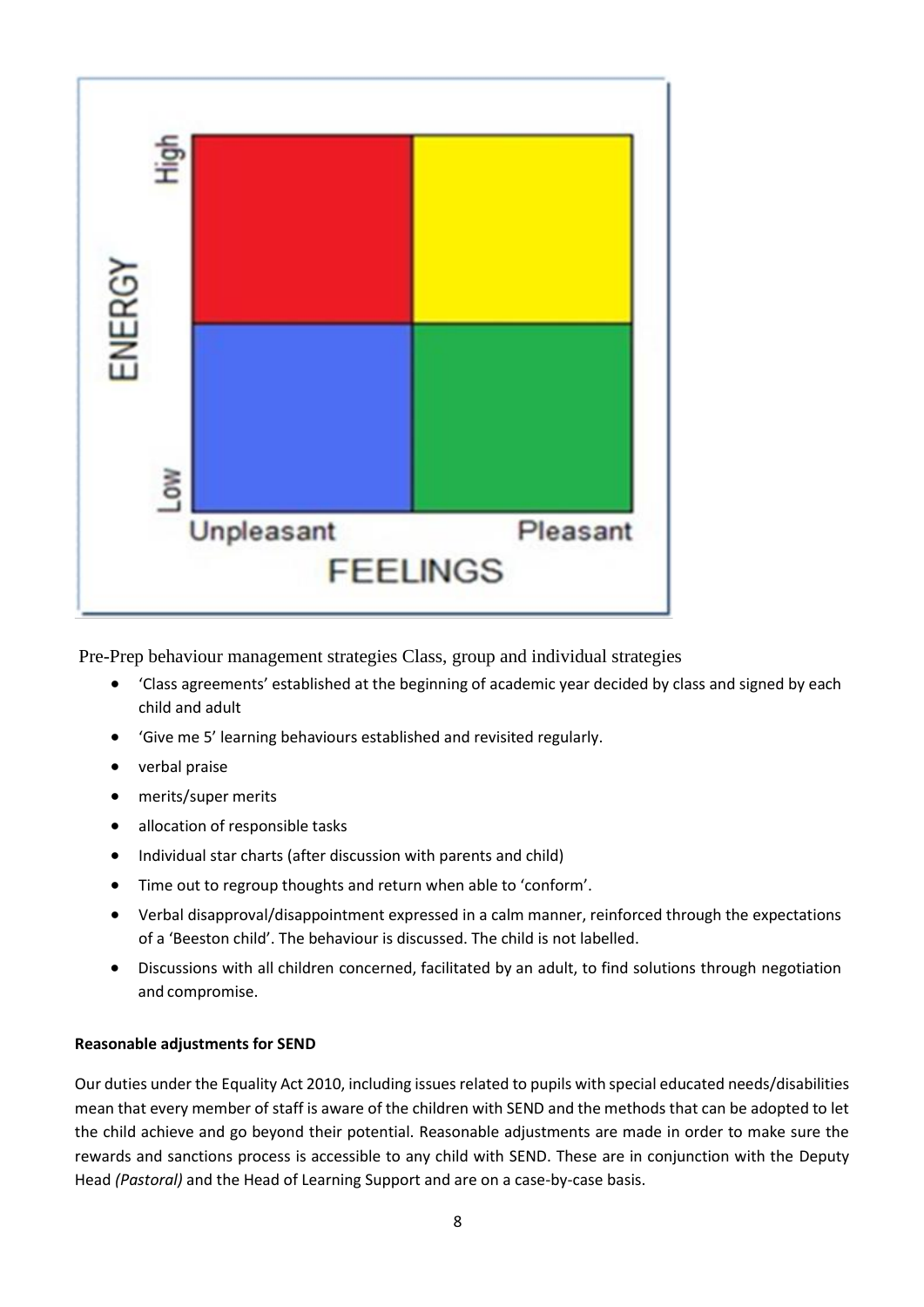# **Corporal punishment**

Corporal punishment is prohibited at Beeston Hall School. The prohibition includes the administration of corporal punishment to a pupil during any activity, whether or not within the school premises. The prohibition applies to all 'members of staff'. These include all those acting in loco parentis, such as unpaid, volunteer supervisors.

Teachers at Beeston Hall School may follow the physical restraint policy in order to have 'physical intervention' to avert 'an immediate danger of personal injury to, or an immediate danger to the property of, a person (including the child).

# **Support systems for pupils**

We are able to offer the children lots of different avenues of support which include:

- Tutors
- Mentors
- Houseparent
- Deputy Head's
- Matrons
- Independent Listener
- Friends
- Prefects
- Circle of friends
- Headmaster and his wife

# **Liaison with parents and support staff**

The school has an excellent relationship with the parents of the children at Beeston Hall. The communication methods used range from emails and phone calls to conversations by the touchline to scheduled meetings. Relevant communications are recorded on the internal Management System as well as communicated verbally or by email to make sure all relevant staff are aware of conversations and the subsequent actions initialised. The parents' opinions and thoughts are always welcomed.

Communication with support staff is very important so that all of the school staff can work as a team in order to help the children in all aspects of their schooling. Regular meetings and communications via email help all the members of staff stay informed.

Communication with other agencies takes place on a case-by-case basis. The Form Tutor should always be the lead contact unless it is a safeguarding issue (cases overseen by the Designated Safeguarding Lead) or medical issue (cases overseen by the School Nurse).

# **Disciplinary action against pupils who are found to have made malicious accusations against staff.**

There will be a variety of outcomes which will be decided by the Headmaster and will include:

- Advice and support for the member of staff and, where appropriate, establishing a course of action to help the member of staff.
- Advice and support to the child in trying to change his/her behaviour.
- A supervised meeting between the member of staff and the victim to discuss their differences and the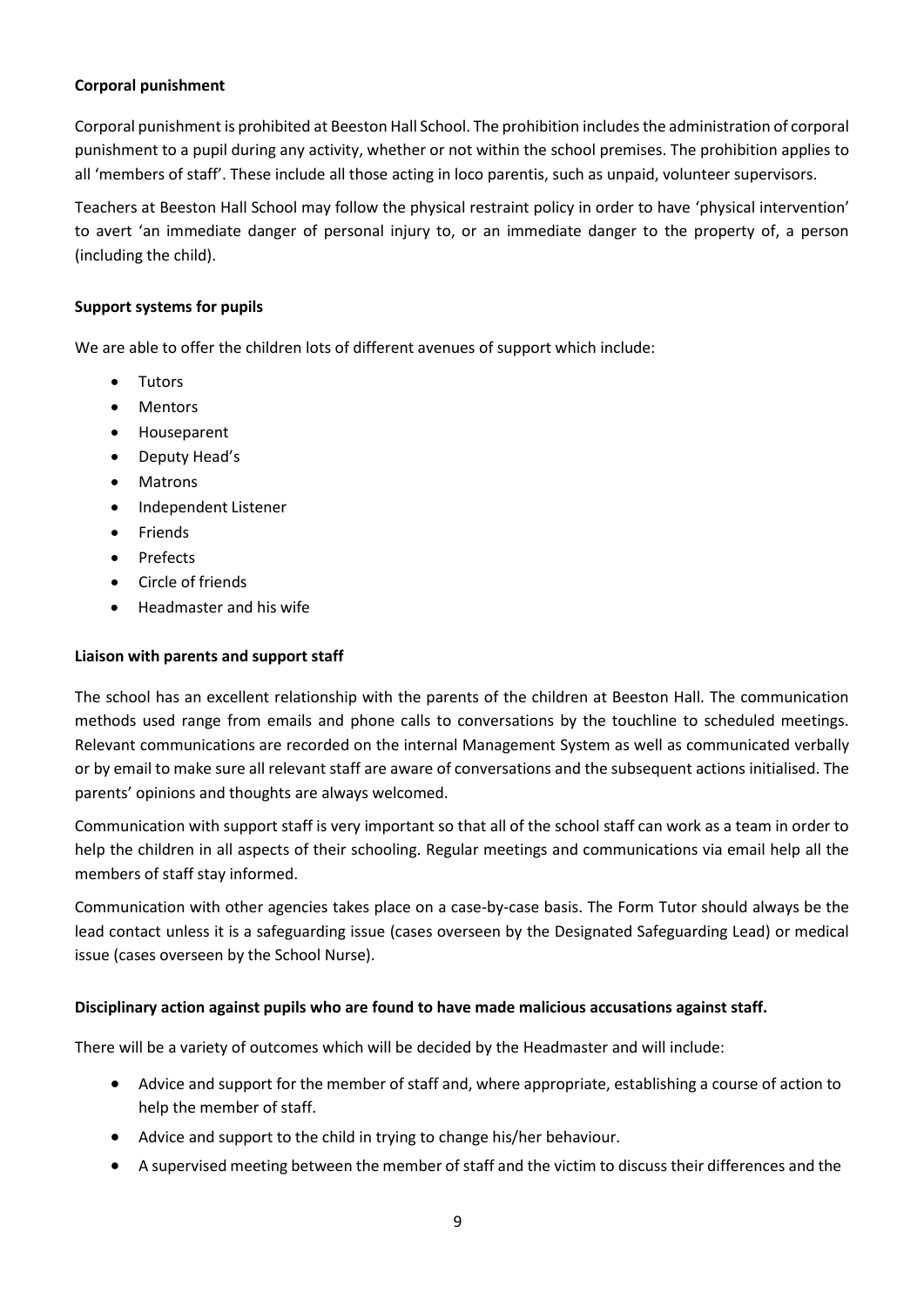ways in which they may be able to avoid future conflict.

- A disciplinary sanction against the child laid out in the Rewards and Sanctions Policy.
- In a very serious case the child may be required to leave the school permanently.
- Action to break up a "power base".
- Moving either the child to another tutor group after consultation with the pupil, his/her parents and the relevant staff.
- Involving Social Services or the Police.
- Notifying the parents of the child about the case and the action which has been taken.
- Such other action as may appear to the Headmaster to be appropriate.
- Noting the outcome in the School Information Management System, on pupil files and in the Major Sanctions record.

### **The following notes are guidelines for the Staff:**

The most important part of discipline is consistency – the same rules and sanctions should be applied whichever child or member of staff is involved.

For minor offences a 'ticking-off' is sufficient, along with an explanation of why the rule applies.

Prefects are appointed to help and oversee the running of the school. It is hoped that they will act as role models for the remainder of the school to follow. Whilst having no right to punish or discipline children themselves, they are expected to report misconduct and, wherever possible, ensure that the school rules are applied. All strikes, demerits, detentions, community service and misdemeanours during the day are recorded, on the school management system and monitored by the Deputy Head *(Pastoral).*

All punishments during boarding time are recorded in the boarding house and monitored by the Housemaster.

The school defines 'serious misbehaviour' as a suspension, for any length of time, or expulsion, and will keep records for 5 years after the child has left Beeston Hall School.

### **Broad Guidelines:**

It is the responsibility of members of staff to:

- Uphold the decision of the Headmaster and/or Governors to suspend/exclude a pupil.
- Refrain from all public comment on any suspension/exclusion.
- Ensure that the work of the school continues as normal.
- To aid in the transition of the pupil back into the community aftersuspension.

It is the responsibility of pupils to:

- Refrain from any activity that may lead to suspension/exclusion.
- Co-operate with the school whilst any investigation is taking place.
- Accept the sanction of suspension/exclusion if applied.
- To work with the staff in their transition back into the school community after a suspension.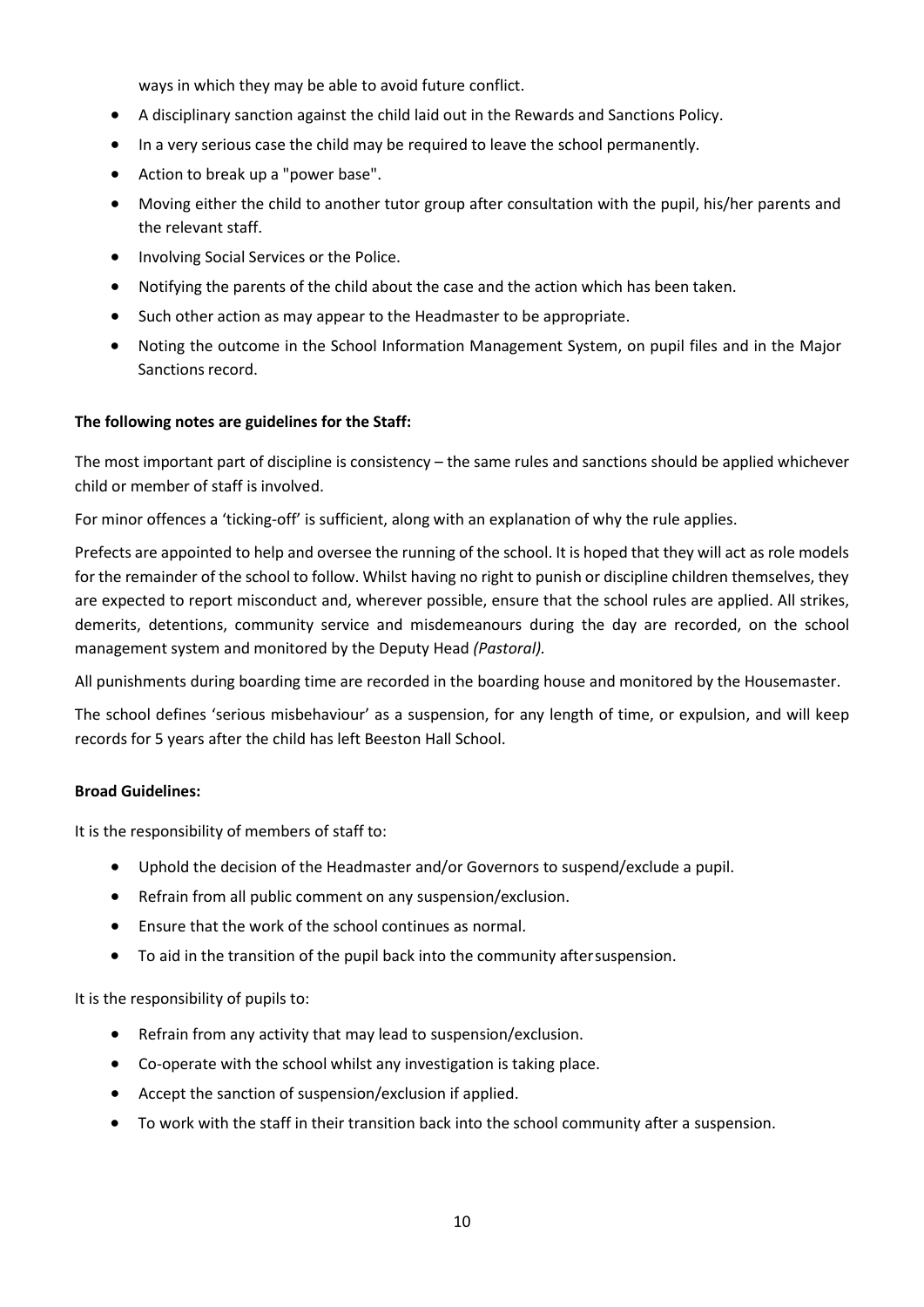It is the responsibility of parents to:

- Cooperate with the school whilst any investigation is taking place.
- Uphold the decision of the Headmaster and/or Governors.
- To support the staff and their child in their child's transition back into the school community after a suspension.

# **Transitions:**

We believe that the children should be accountable for their actions, whether they are positive or negative. This means that they are able to learn from their actions.

If a child receives a sanction of a demerit they will spend a 'reflection' period with either of the Deputy Head's for 20 minutes during a breaktime where they will answer several questions, reflecting on why they are there and what they would do differently next time. Their Mentor will also catch up with them to explain how they went wrong. The child will be monitored and supported to help the child learn from his/her mistake.

If a child is a suspected victim of bullying or a suspected bully or there is a suspicion that this may be the case, they will be placed on the daily pastoral update and all staff will be asked to monitor his/her behaviour and interactions. Further discussion and decision about the next steps will take place with various parties depending on the nature of the situation once things have been investigated and become clear.

# **E Safety at Beeston Hall School**

E Safety is taken very seriously and we provide the school with preventative measures, monitoring, support and education of risks and dangers. Thankfully at Beeston most indiscretions are of a minor nature and we are aware of the balance that must be maintained between providing the fantastic opportunities of the internet and keeping the children safe online.

What the school does:

# **Education**

- Every pupil in the school completes an e Safety unit of work that last 6 lessons as part of either their Computing Programme or PSHEE programme of Study. This is recorded for our records and is appropriate to their Key Stages. Topics covered include Safety Online, Cyber Bullying, use of emails, Social Media and scams/viruses to look out for. The emphasis is on being safe and getting help if required.
- The school has regular visits from external professionals to speak to the pupils about safety in the digital world. Previous talks have been by Senior School Teachers, Norfolk police and E safety specialists (Karl Hopwood)
- In tutor/mentor groups and as part of PSHEE, eSafety is covered as part of our pastoral care. Each year we recognise as a school National Internet Safety Day/Week
- Children are taught in Computing lessons and/or PSHEE lessons how to use emails and the internet correctly and safely.
- At the start of each School Year the pupils cover and agree to an Acceptable Use Agreement. This covers the standard of behaviour and use that is expected of the children when using the Beeston Hall network. A copy may be found on the School Website. This is also reinforced throughout the teaching year.